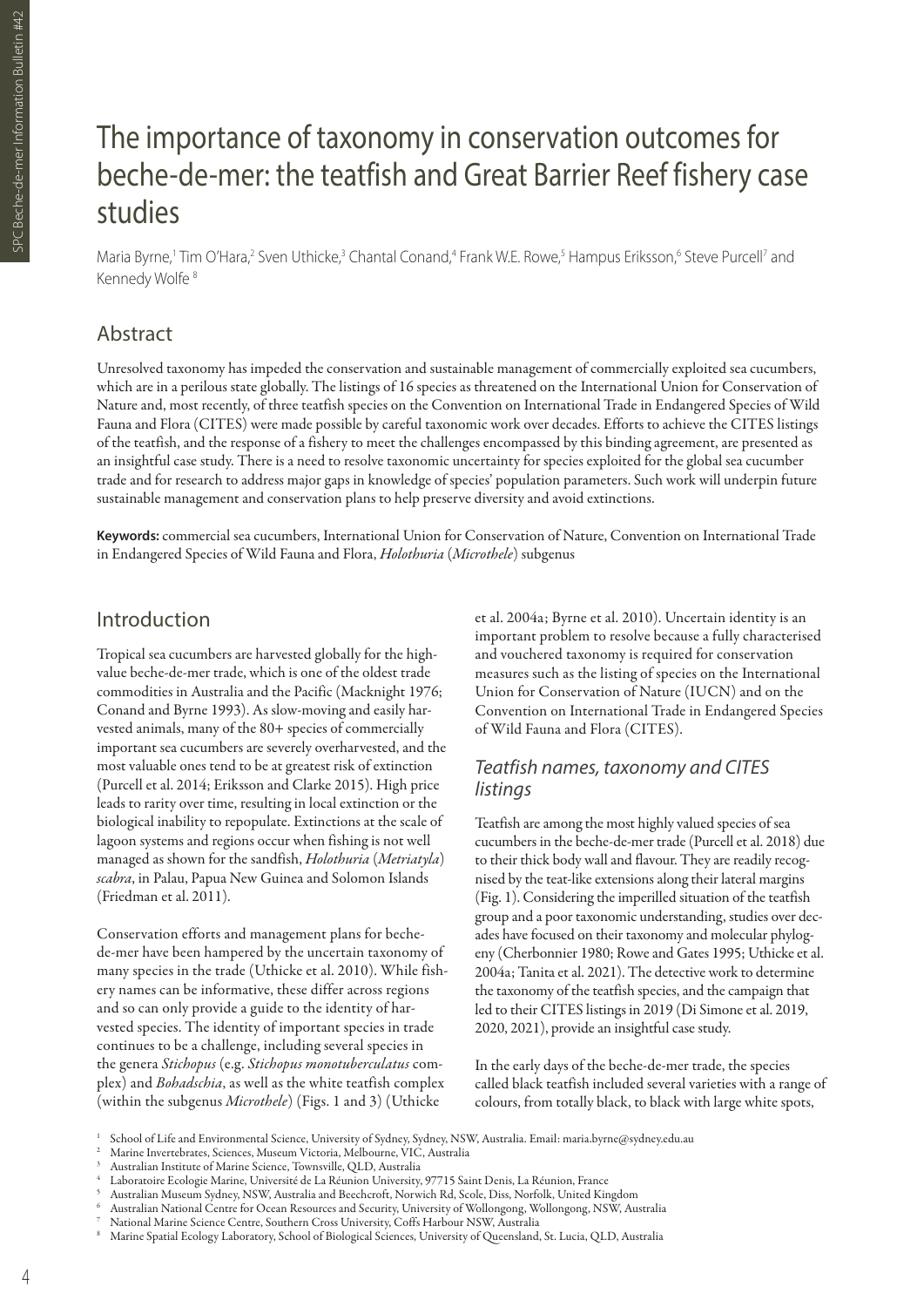black and white mottled forms, and some that were mostly white (Purcell et al. 2012) (Fig. 1A–F). Clearly, this was a species complex, as also indicated by their differing reproductive biology and skeletal ossicles (Conand 1981; Cherbonnier 1980; Uthicke et al. 2004a). Scientists working in New Caledonia recognised that sympatric all-black and the mottled black-and-white forms were distinct species. The all-black species more commonly occur in shallow water while the mottled black-and-white species tends to be found at greater depths (Conand 1989).

Cherbonnier (1980) referred to the black form as *Holothuria* (*Microthele*) *nobilis* (Fig. 1A,B) and described a new species, *H.* (*M.*) *fuscogilva*, for the mottled form harvested as the white teatfish (Fig. 1D–F). This left the black teatfish as *H.* (*M.*) *nobilis*, described by Selenka in 1867, with a distribution from East Africa to Hawaii. However, the variety in Africa had large ventro-lateral white spots along the body (Fig. 1C), while the variety in the Pacific was totally black (Fig. 1A,B). Rowe and Gates (1995) pointed

out that Selenka's description contained two colour forms, and molecular phylogeny confirmed the presence of two species (Uthicke et al. 2004a). As the original illustrations in Selenka's brief description depicted the black-and-white specimen, as is the specimen in the Museum of Comparative Zoology (specimen MCZ 819) (Fig. 1J), Rowe and Gates (1995) designated this to be the lectotype. Thus, the Indian Ocean black-and-white species was *H. nobilis* and the taxonomy of the totally black species in the eastern Indian Ocean, and the only form known in the Pacific Ocean, needed to be clarified. Bell (1887) described a black specimen from Samoa as *Holothuria* (*M.*) *whitmaei* (Fig. 1A,B) and Rowe and Gates (1995) noted that the holotypes of *H. whitmaei*  (BMNH 1875.10.2.6) are completely black. They used this name for the all-black teatfish. Thus, there are two species harvested under the name black teatfish across regions: *H.*  (*M.*) *whitmaei* and *H.* (*M.*) *nobilis* (Fig. 1A–C).

The white teatfish appears to be a species complex (Uthicke et al. 2004a). A recent study from Japan confirmed that the



**Figure 1.** A,B: *Holothuria (Microthele) whitmaei*, black teatfish from the Pacific Ocean covered in sand (A) and free of sand (B) from Heron Island, eastern Australia. C: *H. (M.) nobilis* from the Red Sea. D-F: *H. (M.) fuscogilva* from Raine Island (D) and Lady Musgrave Island (E), eastern Australia, and Koniene Reef (F), New Caledonia. G-H: Unidentified light-coloured teatfish from the Red Sea (G) and La Reunion, Indian Ocean (H). I: Pentard from Seychelles. J: Lectotype of *H. (M.) nobilis* in the Museum of Comparative Zoology (MCZ 819). K-L: dried pentard (I) and *H. (M.) fuscogilva* ( J) in the market. Photos: (A,B) K. Wolfe; (C,J) from Uthicke et al., 2004a; (D) M. Byrne, (E,F,K) S.W. Purcell; (G) O. Bronstein; (H) P. Bourjon; (I) T. Skewes; (L) C. Conand.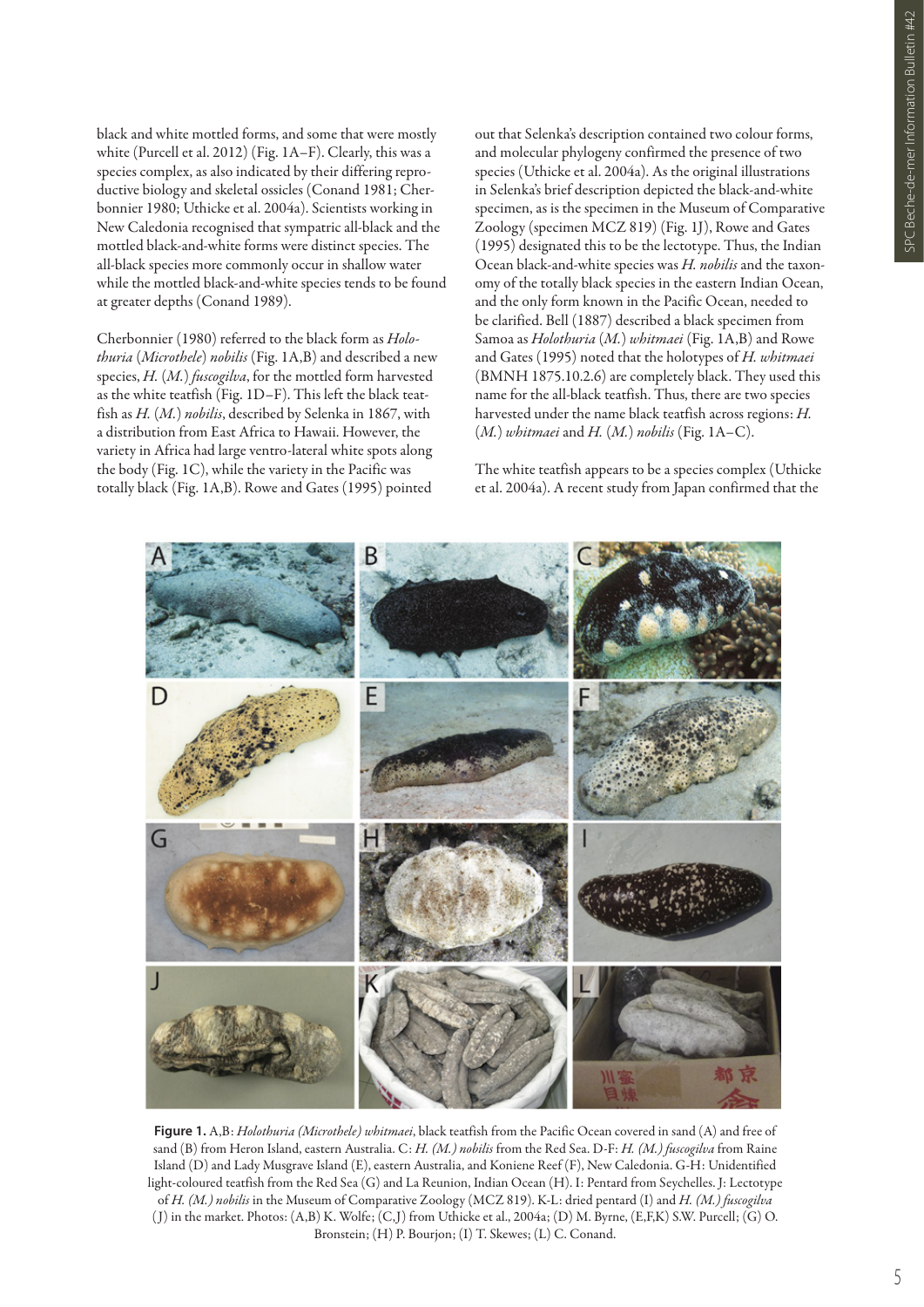colour varieties that occur in the western Pacific, including the light and dark morphs, are all *H.* (*M.*) *fuscogilva* (Fig 1D–F) (Tanita et al. 2021). The identity of some forms of white teatfish in the Indian Ocean and Red Sea (Fig. 1G,H) remain to be confirmed. Crucially, the taxonomy of the pale-coloured, beige-blotched teatfish known as pentard (Fig. 1I) in the Indian Ocean also remains to be documented (Purcell et al. 2012, 2017).

With clarification of the taxonomy of the teatfish and other beche-de-mer species (Uthicke et al. 2004a, 2010; Byrne et al. 2010), and due to declines over global distributions, 16 species were listed on the IUCN Red List as vulnerable or endangered in 2013 (Conand et al. 2014). However, two-thirds of the 377 sea cucumber species evaluated by the IUCN panel were listed as "data deficient"; a proportion much higher than in assessments for other marine fauna (Purcell et al. 2014). Although IUCN listings are not a binding agreement, they provide a tool for conservation planning and serve as a guide to inform CITES listings. After 17 years of discussions and Conference of the Parties meetings, the three teatfish that were on the IUCN list – *Holothuria* (*Microthele*) *whitmaei*, *H.* (*M.*) *nobilis* and *H.* (*M.*) *fuscogilva* – were approved and listed under CITES Appendix II in 2019, effective from August 2020 (Di Simone et al. 2019, 2020, 2021; FAO 2019). Notably, pentard (Fig. 1I) was not listed, as it had not been formally and taxonomically described.

The CITES listings of the teatfish, as well as the IUCN listings of 16 commercial sea cucumber species, provide the impetus and framework to improve management of the beche-de-mer trade to conserve the species while sustaining their harvest (Shedrawi et al. 2019). Globally, the scientific authorities of producing countries are now required to show a non-detriment finding (NDF) to continue to their export as a wildlife trade operation. The requirement to show NDF for the teatfish will be a challenge for many fisheries (FAO 2019). This is especially the case because virtually all teatfish fisheries are already in a depleted or overharvested state (Friedman et al. 2011; Purcell et al. 2014). For instance, in Fiji, black teatfish was one of the main target species in the 1980s but fishing decimated stocks such that none were found in surveys in three-quarters of all island groups in 2009 (Pakoa et al. 2013) and 2014–2015 (Lalavanua et al. 2017). Fishers have been put on notice, for example, in Solomon Islands (Tavake 2021).

As a predominantly shallow-water reef species, black teatfish are easily fished and are, therefore, the most imperilled. This is also reflected in the fact that both the Indian Ocean (*H. nobilis*) and Pacific (*H. whitmaei*) black teatfish were evaluated at the more severe classification of endangered by the IUCN, whereas white teatfish in classified as vulnerable. In a case study from Tonga, white teatfish were found to have recovered better from a seven-year fishing moratorium than black teatfish (Friedman et al. 2011). White teatfish may have some protection due to the presence of populations in

deep water (30–50 m), below the maximum depth of most fishing activity. Importantly, unlike many commercial sea cucumbers, teatfish are readily recognised in the seafood trade both in the live and dried form due to their distinct teats, which will assist in identifying black market product (Fig. 1K,L).

#### Queensland, Australia sea cucumber fishery

High-value teatfish and other sea cucumber species are of great socioeconomic importance to many fishing communities in developing nations (Purcell et al. 2013, Muthiga and Conand 2014). These sea cucumber fisheries also operate in a few developed nations such as Australia (Eriksson and Byrne 2015; Wolfe and Byrne 2022), and it is of interest to examine the national response to the CITES listings of teatfish.

For the fishery that operates on Australia's Great Barrier Reef – the Queensland (East Coast) Sea Cucumber Fishery – the CITES listings of the teatfish species triggered action under the Environment Protection and Biodiversity Conservation Act 1999. This act is the major legislative tool whereby Australia controls the movement of wildlife in and out of its jurisdiction.7 The fishery must show NDF to the CITES Authority of Australia in order to continue to harvest *H.* (*M.*) *whitmaei* and *H.* (*M.*) *fuscogilva*, as a wildlife trade operation. The requirement to show an NDF to fulfil the conditions for export approval prompted the very first stock assessments for the Queensland fishery after decades of operation, which were for the two teatfish species (Helidoniotis 2021a,b). The first environmental risk assessment for the fishery was also undertaken (Pidd and Jacobsen 2021). These actions show the importance of the CITES listings in increasing awareness by fisheries management and in promoting actions to assess sustainability. While assessing stock health and ecological risks of fishing are best practice for resource managers, in this instance, the requirement to show an NDF provided the impetus to apply these measures.

As typical of global beche-de-mer fisheries, the Queensland fishery has exhibited serial replacement of priority target species over time, and shifts from shallow to deeper water harvesting (from breath-hold divers to compressed-air diving) (Eriksson and Byrne 2015), and to new species such as the burrowing blackfish *Actinopyga spinea* (Fig. 2). Early fishing effort focused on the IUCN-listed sandfish, *H.* (*M.*) *scabra*, in high catches inshore until stocks were diminished and the fishery was closed in 2000. As sandfish stocks declined, the fishery moved offshore to black teatfish, *H.* (*M.*) *whitmaei* (Roelofs 2004), with harvests largely in the northern Great Barrier Reef (Uthicke and Benzie 2001). Declines in this species with biomass estimated to have been reduced to 40% of virgin biomass prompted a fishery closure in 1999 (Benzie and Uthicke 2003). Fishing effort switched to *H.* (*M.*) *fuscogilva* in deeper water (Eriksson and Byrne 2015).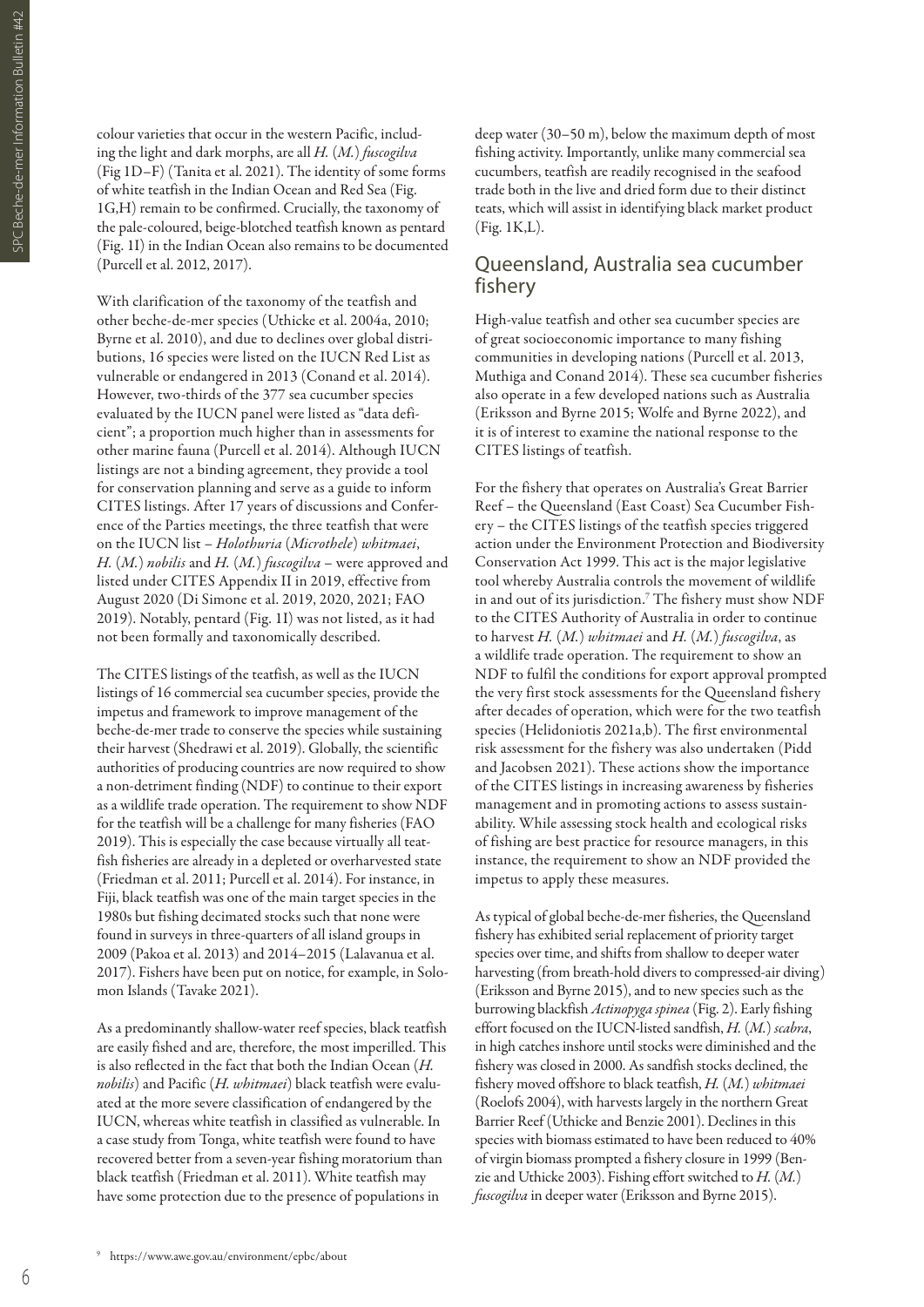

**Figure 2.** Schematic of conservation challenges for sea cucumber fisheries, with the Queensland fishery providing a model to illustrate the problems faced by fisheries of slow-moving marine invertebrates, globally, and the challenge to achieve sustainability. All images by Kennedy Wolfe, except scuba diver (StockVector), globe (modified from FreeSVG), reef (modified from IAN symbols library; ian.umces.edu/media-library/symbols/) and dollar sign (SeekPNG). From Wolfe and Byrne (2022), with permission, license number 5240450385318.

After 20 years, the black teatfish fishery reopened in 2019, as surveys in the northern Great Barrier Reef indicated that this species had recovered (Knuckey and Koopman 2016). Recent fishing, however, has concentrated on unfished grounds in the southern Great Barrier Reef. Despite the indication of recovery, which provided the rationale to restart harvesting, the recent stock assessment indicates otherwise (Helidoniotis 2021a). The biomass estimate for this assessment (40–42% of virgin biomass, Helidoniotis 2021a) is comparable to that determined 20 years ago by Benzie and Uthicke (2003). This indicates that black teatfish stocks have not recovered after 20 years of fishery closure despite the potential buffer of no-take areas within the Great

Barrier Reef Marine Park in adjacent unfished zones (Wolfe and Byrne 2022). This points to inherent biological and ecological traits of *H. whitmaei* that result in retarded recovery (Fig. 2). Due to the naturally low density of this species (Benzie and Uthicke 2003), it is likely to be vulnerable to low spawner density (Fig. 2), leading to reproductive failure (i.e. fishery depensation). This phenomenon is a concern for commercial sea cucumber species (Bell et al. 2008). The slow growth, longevity and paucity of juveniles in *H. whitmaei* populations indicate intermittent and unpredictable recruitment and thereby slow population growth (Uthicke et al. 2004b). Given its close relatedness, *H. fuscogilva* is likely to have a similarly slow population growth.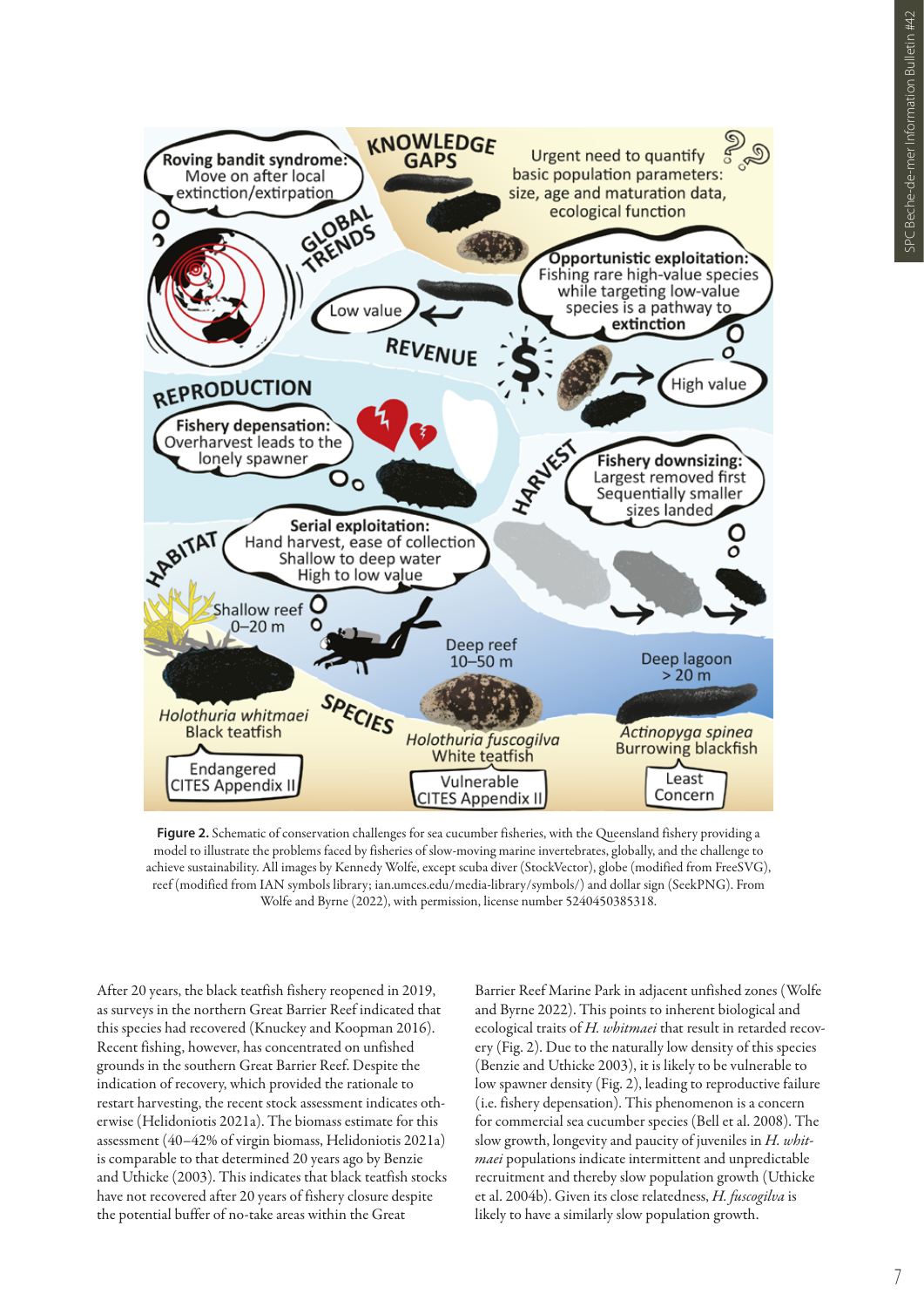The CITES listings for teatfish species provided an important opportunity for Australia as a developed nation to lead by example in the conservation and protection of these imperilled species. In consideration of fishery trends and submissions provided during the public consultation process, the CITES Scientific Authority of Australia did not make a positive NDF for *H. whitmaei* due to uncertainties regarding harvest (DAWE 2021). Thus, after just two years of reopening, the harvesting of black teatfish has again ceased, although the fishery for *H. fuscogilva* continues. In this recent assessment (November 2021), the Department placed conditions on the fishery with respect to *H. fuscogilva* as well several IUCN-listed species (e.g. *Thelenota anana*s, *Stichopus herrmanni*) and heavily targeted species (*Actinopyga spinea*) (DAWE 2021). These conditions must be addressed over the next three years, with fishery reassessment scheduled for 2024, when the export of black teatfish can again be considered.

# Conclusion

Taxonomic advances for the three teatfish species currently described have resulted in global recognition of their perilous state and urgent need for protection. However, the taxonomy of the teatfish group has yet to be fully resolved, particularly for species in the Indian Ocean and Red Sea

(Fig. 1G,H). The taxonomy of the pale-coloured, beigeblotched teatfish pentard (Fig. 1I) urgently needs to be documented. We also need improved taxonomy of other sea cucumber species to ensure that global protection efforts are effective for differentiating species at-risk. Specific attention is needed for several unresolved species of *Bohadschia*, including one harvested in high numbers in Sri Lanka (Fig. 3A) – *Actinopyga* species and the *Stichopus monotuberculatus* complex (Fig. 3B) (Byrne et al. 2010) as well as sandfish in the Indian Ocean.

High uncertainty of biological traits (e.g. growth, age and longevity) and the lack of empirical demographic data on key population parameters for the teatfish species (see Wolfe and Byrne 2022) and many other sea cucumbers make it difficult to formulate reliable fishery models to inform sustainable harvest strategies and prevents conservation measures such as CITES listings because of being "data deficient". Thus, together with attention to taxonomy, there is an urgent need for targeted species-level research on commercial sea cucumbers and collaboration among science, management and stakeholders to sustain their harvest. We emphasise the need to apply conservative fishery regulations on sea cucumbers to redress the global patterns of decline and depletion.



**Figure 3.** Further taxonomic studies are needed. A: An undescribed species in the genus *Bohadschia*, which is harvested in Sri Lanka. B: *Stichopus monotuberculatus* from Heron Island, eastern Australia. Photos: (A) D.C.T. Dissanayake; (B) S.W. Purcell.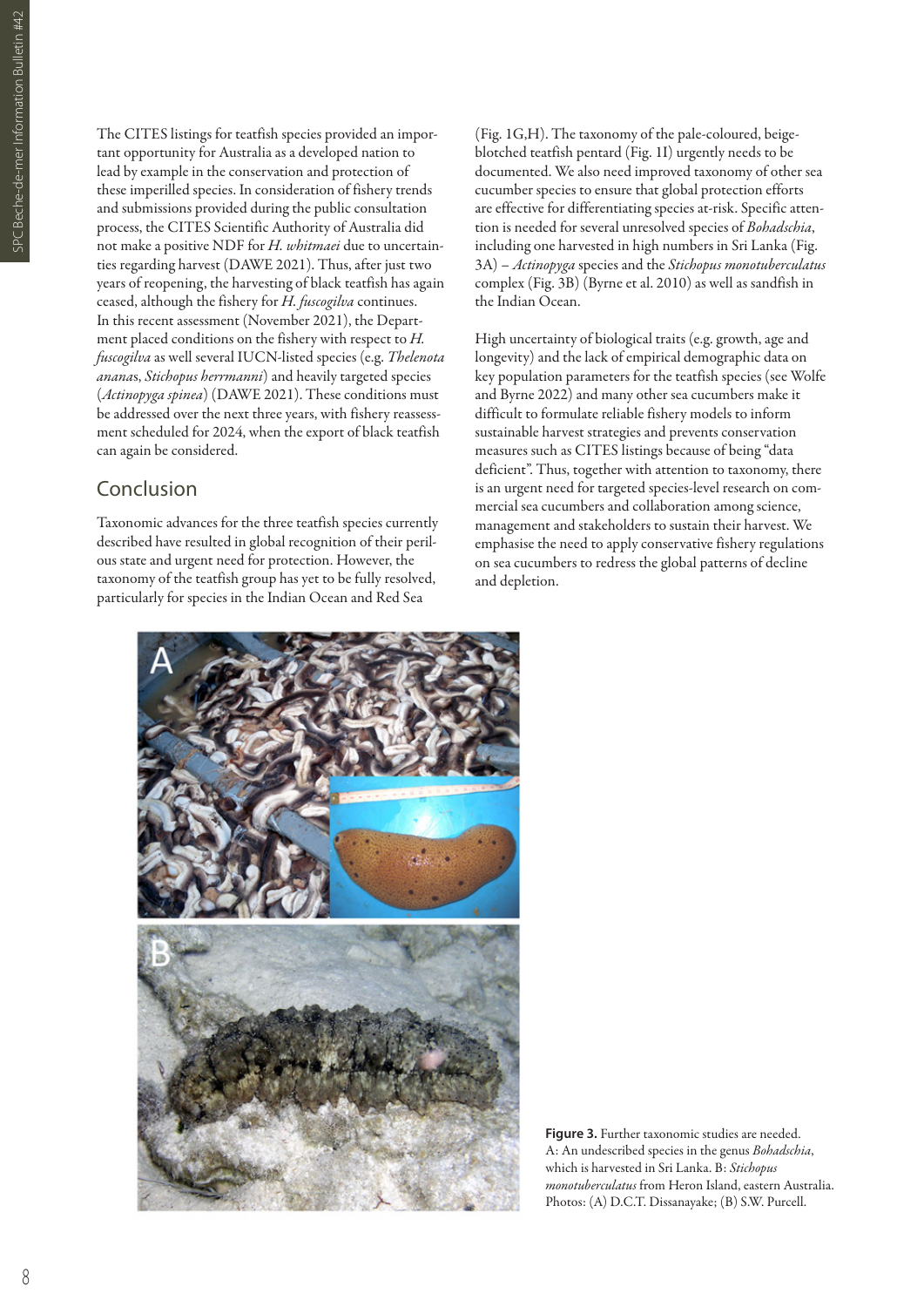# Acknowledgements

Thanks to Omri Bronstein, Tim Skewes, D.C.T. Dissanayake and P. Bourjon for providing photographs.

## References

- Bell F.J. 1887. Studies in the Holothurioidea.VI. Descriptions of new species. Proceedings of the Zoological Society of London 1887:531–534.
- Bell J.D., Purcell S.W. and Nash W.J. 2008. Restoring smallscale fisheries for tropical sea cucumbers. Ocean and Coastal Management 51:589–593.
- Benzie J.A.H. and Uthicke S. 2003. Stock size of bêche-demer, recruitment patterns and gene flow in black teatfish, and recovery of overfished black teatfish stocks in the Great Barrier Reef. Australian Institute of Marine Sciences. Fisheries Research and Development Corporation, Canberra Project 1998/133.
- Byrne M., Rowe F.W. and Uthicke S. 2010. Molecular taxonomy, phylogeny and evolution in the family Stichopodidae (Aspidochirotida: Holothuroidea) based on COI and 16S mitochondrial DNA. Molecular Phylogenetics and Evolution 56:1068–1081.
- Cherbonnier G. 1980. Holothuries de Nouvelle-Calédonie. Bulletin du Museum National d'Histoire Naturelle, Paris 2:615–667.
- Conand C. 1981. Sexual cycle of three commercially important holothurian species (Echinodermata) from the lagoon of New Caledonia. Bulletin of Marine Science 31:523–543.
- Conand C. 1989. Les Holothuries Aspidochirotes du lagon de Nouvelle-Calédonie: biologie, écologie et exploitation. Etudes et Thèses. Paris: ORSTOM. 393 p.
- Conand C. and Byrne M. 1993. A review of recent developments in the world sea cucumber fisheries. Marine Fisheries Review 55:1–13.
- Conand C., Polidoro B.A., Mercier A., Gamboa R., Hamel J.-F. and Purcell S.W. 2014. The IUCN Red List assessment of aspidochirotid sea cucumbers and its implications. SPC Beche-de-mer Bulletin 34:3–7.
- DAWE (Department of Agriculture Water and the Environment). 2021. Assessment of the Queensland sea cucumber fishery, November 2021. Canberra: Department of Agriculture Water and the Environment, Commonwealth of Australia.
- Di Simone M., Conand C. and Horellou A. 2020. Three species of teatfish to be protected by CITES. SPC Beche-de-mer Information Bulletin 40:3–4.
- Di Simone M., Horellou A. and Conand C. 2019. Towards a CITES listing of teatfish. SPC Beche-de-mer Information Bulletin 39:76–78.
- Di Simone M., Horellou A. and Conand C. 2021. The listing of three sea cucumber species in CITES Appendix II enters into force. SPC Beche-de-mer Information Bulletin 41:3–4.
- Eriksson H. and Byrne M. 2015. The sea cucumber fishery in Australia's Great Barrier Reef Marine Park follows global patterns of serial exploitation. Fish and Fisheries 16:329–341.
- Eriksson H. and Clarke S. 2015. Chinese market responses to overexploitation of sharks and sea cucumbers. Biological Conservation 184:163–173.
- FAO (Food and Agriculture Organization of the United Nations). 2019. Food and Agriculture Organization expert advisory panel assessment report: COP18 proposal 45. p. 62–105. Report of the Sixth FAO Expert Advisory Panel for the Assessment of Proposals to Amend Appendices I and II of CITES Concerning Commercially Exploited Aquatic Species FAO Fisheries and Aquaculture Report No 1255. Rome: FAO.
- Friedman K., Eriksson H., Tardy E. and Pakoa K. 2011. Management of sea cucumber stocks: Patterns of vulnerability and recovery of sea cucumber stocks impacted by fishing. Fish and Fisheries 12:75-93.
- Helidoniotis F. 2021a. Stock assessment of black teatfish (*Holothuria whitmaei*) in Queensland, Australia. Fisheries Queensland, Department of Agriculture and Fisheries, State of Queensland.
- Helidoniotis F. 2021b. Stock assessment of white teatfish (*Holothuria fuscogilva*) in Queensland, Australia. Fisheries Queensland, Department of Agriculture and Fisheries, State of Queensland.
- Knuckey I. and Koopman M. 2016. Survey to estimate the biomass and recovery of black teatfish (*Holothuria whitmaei*) in Zone 1 of the Queensland Sea Cucumber Fishery (East Coast). Queenscliffe, Australia: Fishwell Consulting.
- Lalavanua W., Mangubhai S., Vandervord C., Dulunaqio S., Fox M., Naisilisili W., Jupiter S., Tuinasavusavu I. and Vodivodi T. 2017. Sea cucumber species richness and densities within locally managed marine areas. p. 4–15. In: Mangubhai S., Lalavanua W. and Purcell S.W. (eds). Fiji's sea cucumber fishery: Advances in science for improved management. Suva, Fiji: Wildlife Conservation Society (Report No. 01/17).
- Macknight C.C. 1976. The voyage to Marege. Macassan trepangers in northern Australia. Melbourne, Australia: University Press. 175 p.
- Muthiga N. and Conand C. 2014. Sea cucumbers in the western Indian Ocean: Improving management of an important but poorly understood resource. Zanzibar, Tanzania: Western Indian Ocean Marine Science Association Book Series, 74.